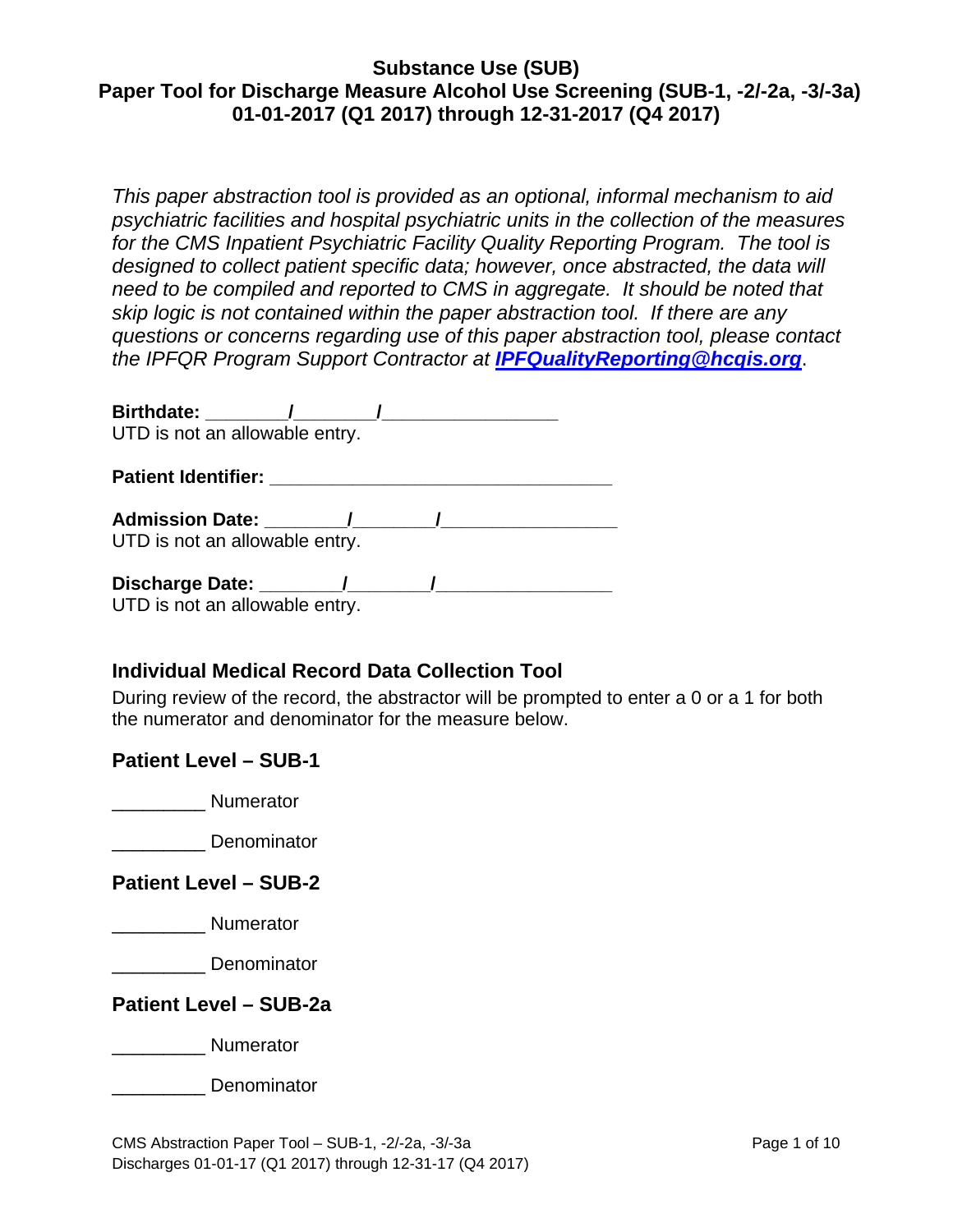# **Patient Level – SUB-3**

\_\_\_\_\_\_\_\_\_ Numerator

\_\_\_\_\_\_\_\_\_ Denominator

### **Patient Level – SUB-3a**

\_\_\_\_\_\_\_\_\_ Numerator

\_\_\_\_\_\_\_\_\_ Denominator

The information from each medical record will be used to determine the numerator and denominator which will be aggregated for submission to *QualityNet*.

### **SUB-1**

- **1. What is the patient's age? Patient Age (in years) is calculated by** *Admission Date* **minus** *Birthdate.* **\_\_\_\_\_\_\_\_\_\_\_\_\_\_\_\_\_\_\_\_\_\_\_\_\_\_\_\_\_\_\_\_**
	- a. If Patient Age is less than 18 years, then the case will be excluded (Measure Category Assignment of "B"). Stop abstracting. The case will not be included in the numerator or denominator for SUB-1. Add 0 to the numerator and denominator for SUB-1.
	- b. If Patient Age is 18 years of age or greater, then continue and proceed to *Length of Stay.*

### **2. What is the Length of Stay? Length of Stay (in days) equals** *Discharge Date* **minus** *Admission Date***. \_\_\_\_\_\_\_\_\_\_\_\_\_\_\_\_\_\_\_\_\_\_\_\_\_\_\_\_\_\_\_\_**

- a. If length of stay is less than or equal to 1 day, then the case will be excluded (Measure Category Assignment of "B"). Stop abstracting. The case will not be included in the numerator or denominator for SUB-1. Add 0 to the numerator and denominator for SUB-1.
- b. If length of stay is greater than 1 day, then continue and proceed to *Comfort Measures Only*.

### **3. When is the earliest physician/APN/PA documentation of comfort measures only?** *(Comfort Measures Only)*

- \_\_\_\_\_ 1 **Day 0 or 1:** The earliest day the physician/APN/PA documented comfort measures only was the day of arrival (Day 0) or day after arrival (Day 1).
- \_\_\_\_\_ 2 **Day 2 or after:** The earliest day the physician/APN/PA documented "comfort measures only" was 2 or more days after arrival day (Day 2+).

CMS Abstraction Paper Tool – SUB-1, -2/-2a, -3/-3a Page 2 of 10 Discharges 01-01-17 (Q1 2017) through 12-31-17 (Q4 2017)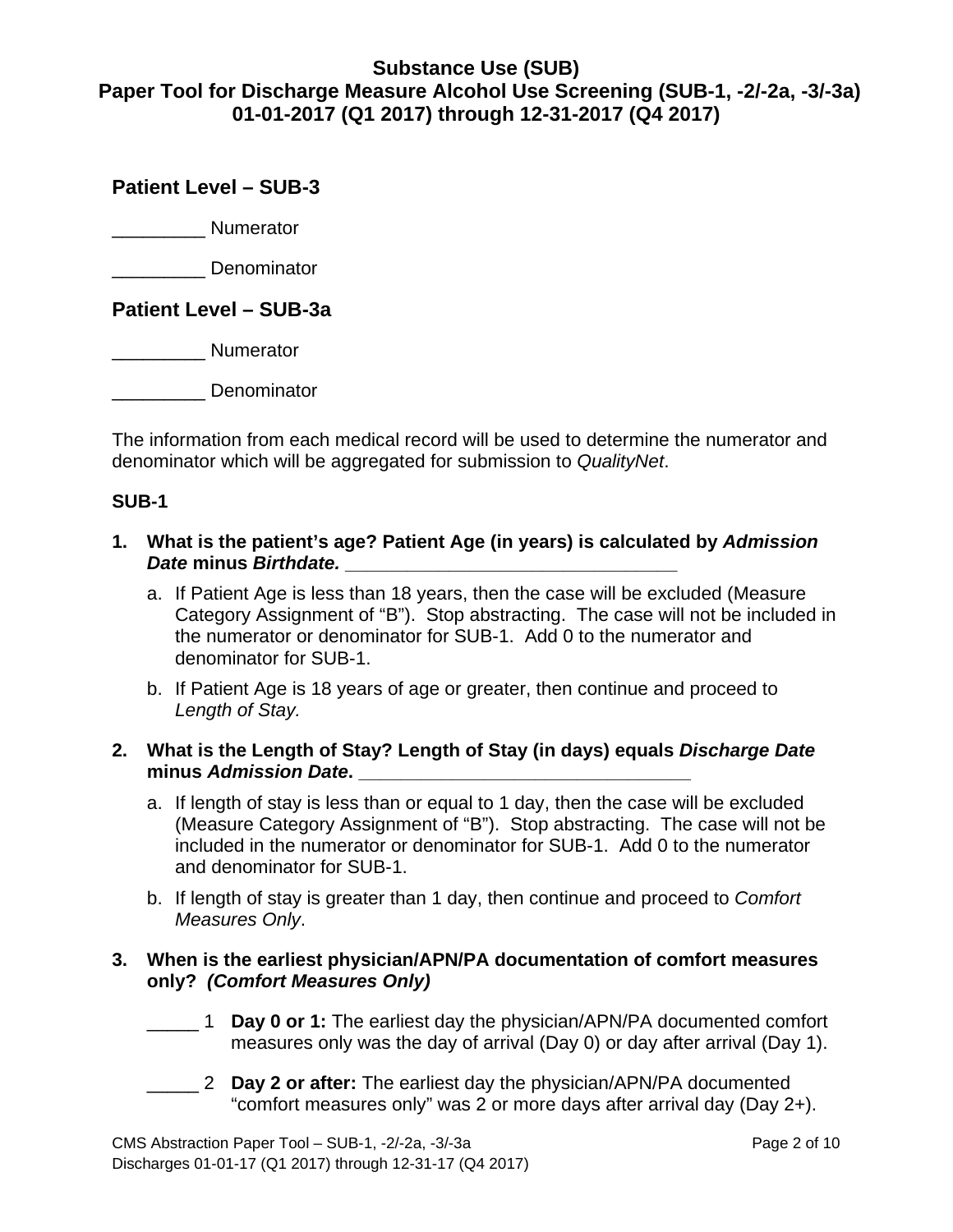- \_\_\_\_\_ 3 **Timing unclear:** There is physician/APN/PA documentation of comfort measures only during this hospital stay, but whether the earliest documentation of comfort measures only was on day 0 or 1 OR after day 1 is unclear.
- \_\_\_\_\_ 4 **Not Documented/UTD:** There is no physician/APN/PA documentation of comfort measures only, or unable to determine from medical record documentation.
- a. If *Comfort Measures Only* equals 1, 2, or 3, the case will be excluded (Measure Category Assignment of "B"). Stop abstracting. The case will not be included in the numerator or denominator for SUB-1. Add 0 to the numerator and denominator for SUB-1.
- b. If *Comfort Measures Only* equals 4, proceed to *Alcohol Use Status*.

### **4. What is the patient's alcohol use status?** *(Alcohol Use Status)*

- \_\_\_\_\_ 1 The patient is screened with a validated tool within the first day of admission and the score on the alcohol screen indicates no or low risk of alcohol related problems.
- \_\_\_\_\_ 2 The patient was screened with a validated tool within the first day of admission and the score on the alcohol screen indicates unhealthy alcohol use (moderate risk) benefiting from brief intervention.
- \_\_\_\_\_ 3 The patient was screened with a non-validated tool within the first day of admission and the score on the alcohol screen indicates no or low risk of alcohol related problems.
- \_\_\_\_\_ 4 The patient was screened with a non-validated tool within the first day of admission and the score on the alcohol screen indicates unhealthy alcohol use (moderate risk) benefiting from brief intervention.
- \_\_\_\_\_ 5 The patient refused the screen for alcohol use within the first day of admission.
- \_\_\_\_\_ 6 The patient was not screened for alcohol use during the first day of admission or unable to determine from medical record documentation.
- \_\_\_\_\_ 7 The patient was not screened for alcohol use during the first day of admission because of cognitive impairment.
- a. If *Alcohol Use Status* equals 1, 2, or 5, the case will be included (Measure Category Assignment of "E"). Stop abstracting. Add 1 to BOTH the numerator and denominator for SUB-1.

CMS Abstraction Paper Tool – SUB-1, -2/-2a, -3/-3a Page 3 of 10 Discharges 01-01-17 (Q1 2017) through 12-31-17 (Q4 2017)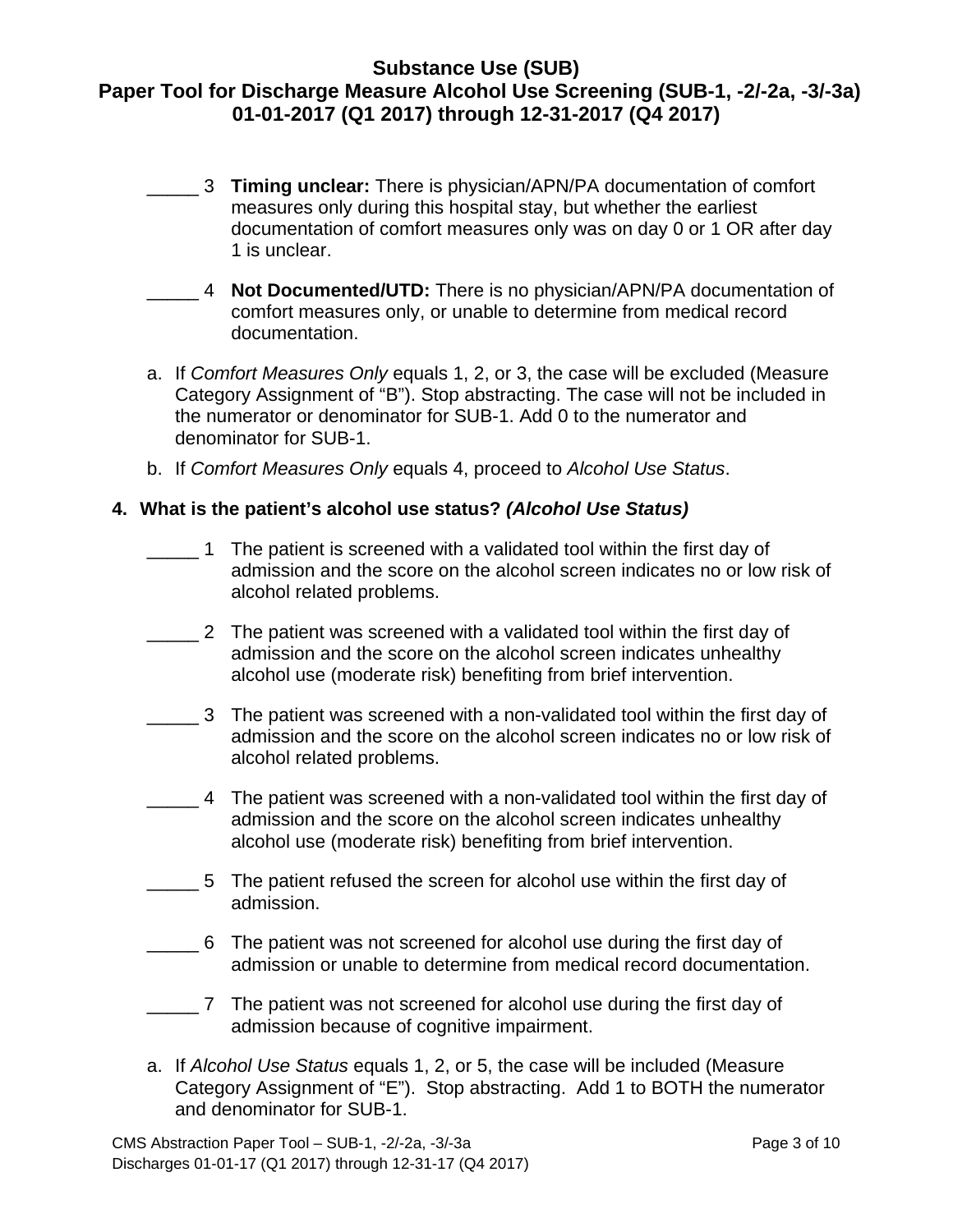- b. If *Alcohol Use Status* equals 3, 4, or 6, the case will be included (Measure Category Assignment of "D"). Stop abstracting. Add 1 to the denominator for SUB-1. Add 0 to the numerator for SUB-1.
- c. If *Alcohol Use Status* equals 7, the case will be excluded (Measure Category Assignment of "B"). Stop abstracting. The case will not be included in the numerator or denominator for SUB-1. Add 0 to the numerator and denominator for SUB-1.

### **SUB-2**

- **5. What is the patient's age?** Patient Age (in years) is calculated by *Admission Date* minus *Birthdate.* **\_\_\_\_\_\_\_\_\_\_\_\_\_\_\_\_\_\_\_\_\_\_\_\_\_\_\_\_\_\_\_\_**
	- a. If Patient Age is less than 18 years, the case will be excluded (Measure Category Assignment of "B"). Stop abstracting for SUB-2. The case will not be included in the numerator or denominator count for SUB-2.
	- b. If Patient Age is 18 years of age or greater, proceed to Length of Stay*.*
- **6. What is the Length of Stay?** Length of Stay (in days) equals *Discharge Date* minus *Admission Date*.
	- a. If length of stay is less than or equal to 1 day, the case will be excluded (Measure Category Assignment of "B"). Stop abstracting for SUB-2. The case will not be included in the numerator or denominator count for SUB-2.
	- b. If length of stay is greater than 1 day, proceed to *Comfort Measures Only*.
- **7. When is the earliest physician/APN/PA documentation of comfort measures only?** *(Comfort Measures Only)*
	- \_\_\_\_\_ 1 **Day 0 or 1:** The earliest day the physician/APN/PA documented comfort measures only was the day of arrival (Day 0) or day after arrival (Day 1).
	- \_\_\_\_\_ 2 **Day 2 or after:** The earliest day the physician/APN/PA documented comfort measures only was 2 or more days after arrival day (Day 2+).
	- \_\_\_\_\_ 3 **Timing unclear:** There is physician/APN/PA documentation of comfort measures only during this hospital stay, but whether the earliest documentation of comfort measures only was on day 0 or 1 OR after day 1 is unclear.
	- \_\_\_\_\_ 4 **Not Documented/UTD:** There is no physician/APN/PA documentation of comfort measures only, or unable to determine from medical record documentation.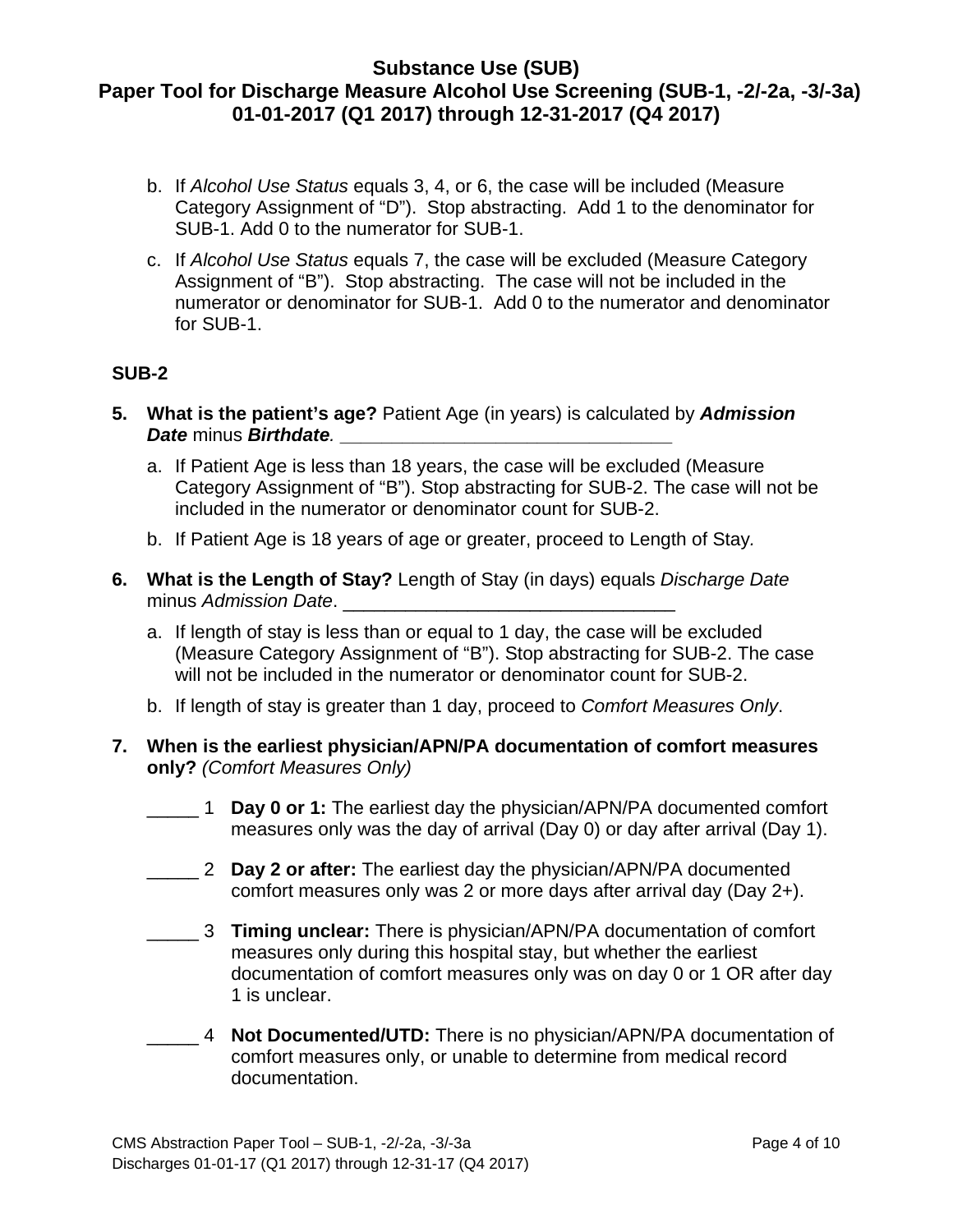- a. If *Comfort Measures Only* equals 1, 2, or 3, the case will be excluded (Measure Category Assignment of "B"). Stop abstracting for SUB-2. The case will not be included in the numerator or denominator count for SUB-2.
- b. If *Comfort Measures Only* equals 4, proceed to *Alcohol Use Status*.

## **8. What is the patient's alcohol use status?** *(Alcohol Use Status)\_\_\_\_\_\_\_\_\_\_\_\_*

- a. If *Alcohol Use Status* equals 1, 3, 5, 6, or 7 the case will be excluded (Measure Category Assignment of "B"). Stop abstracting. The case will not be included in the numerator or denominator count for SUB-2.
- b. If *Alcohol Use Status* equals 2 or 4, proceed to *Brief Intervention.*

## **9. Did patient receive a brief intervention prior to discharge?** (*Brief Intervention)*

- \_\_\_\_\_ 1. The patient received the components of a brief intervention.
- \_\_\_\_\_ 2 The patient refused/declined the brief intervention.
- \_\_\_\_\_ 3 Brief counseling was not offered to the patient during the hospital stay or unable to determine if a brief intervention was provided from medical record documentation.
- a. If *Brief Intervention* equals 3, the case will be included (Measure Category Assignment of "D"). Add 1 to the denominator count for SUB-2. Add 0 to the numerator count. Stop abstracting for SUB-2.
- b. If *Brief Intervention* equals 1 or 2, the case will be included (Measure Category Assignment of "E"). Add 1 to BOTH the numerator and denominator count for SUB-2. Proceed to SUB-2a.

### **10. Determine numerator and denominator for SUB-2a**

- a. If the case is excluded for SUB-2 (Measure Category Assignment of "B"), it will not be in sub-measure SUB-2a. Add 0 to the numerator and denominator for SUB-2a. Stop abstracting.
- b. If the case is included in SUB-2 (Measure Category Assignment of "D" or "E"), recheck *Brief Intervention.*

### **11. Did patient receive a brief intervention prior to discharge? (***Brief Intervention)*

a. If *Brief Intervention* equals 2 or 3, the case will be included (Measure Category Assignment of "D"). Add 1 to the denominator count for SUB-2a.. Add 0 to the numerator. Stop abstracting for SUB-2a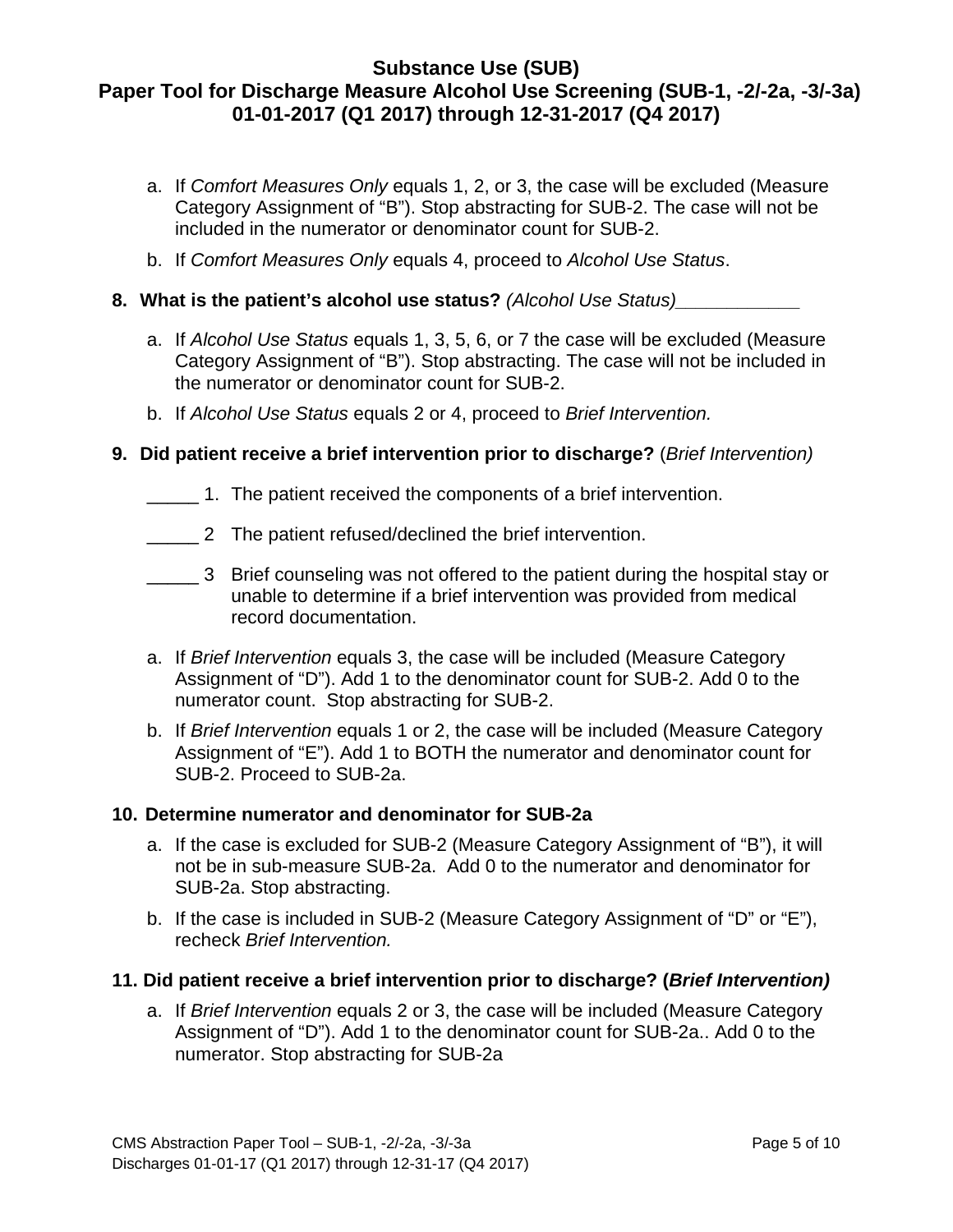b. If *Brief Intervention* equals 1, the case will be included (Measure Category Assignment of "E"). Add 1 to BOTH the numerator and denominator count for SUB-2a. Stop abstracting.

## **SUB-3**

- **12. What is the patient's age?** Patient Age (in years) is calculated by *Admission Date* minus *Birthdate. \_\_\_\_\_\_\_\_\_\_\_\_*
	- a. If *Patient Age* is less than 18 years, the case will be excluded (Measure Category Assignment of "B"). Stop abstracting for SUB-3. The case will not be included in the numerator or denominator count for SUB-3.
	- b. If *Patient Age* is 18 years of age or greater, proceed to *Length of Stay.*
- **13. What is the** *Length of Stay*? Length of Stay (in days) equals *Discharge Date* minus *Admission Date*.*\_\_\_\_\_\_\_\_\_\_\_\_*
	- a. If *length of stay* is less than or equal to 1 day, the case will be excluded (Measure Category Assignment of "B"). Stop abstracting for SUB-3. The case will not be included in the numerator or denominator count for SUB-3.
	- b. If *length of stay* is greater than 1 day, proceed to *Comfort Measures Only*.
- **14. When is the earliest physician/APN/PA documentation of comfort measures only?** *(Comfort Measures Only)*
	- \_\_\_\_\_ 1 Day 0 or 1: The earliest day the physician/APN/PA documented comfort measures only was the day of arrival (Day 0) or day after arrival (Day 1).
	- \_\_\_\_\_ 2 Day 2 or after: The earliest day the physician/APN/PA documented comfort measures only was 2 or more days after arrival day (Day 2+).
	- \_\_\_\_\_ 3 Timing unclear: There is physician/APN/PA documentation of comfort measures only during this hospital stay, but whether the earliest documentation of comfort measures only was on day 0 or 1 OR after day 1 is unclear.
	- \_\_\_\_\_ 4 Not Documented/UTD: There is no physician/APN/PA documentation of comfort measures only, or unable to determine from medical record documentation.
	- a. If *Comfort Measures Only* equals 1, 2, or 3, the case will be excluded (Measure Category Assignment of "B"). Stop abstracting for SUB-3. The case will not be included in the numerator or denominator count for SUB-3.
	- b. If *Comfort Measures Only* equals 4, proceed to *Alcohol Use Status*.

CMS Abstraction Paper Tool – SUB-1, -2/-2a, -3/-3a Page 6 of 10 Discharges 01-01-17 (Q1 2017) through 12-31-17 (Q4 2017)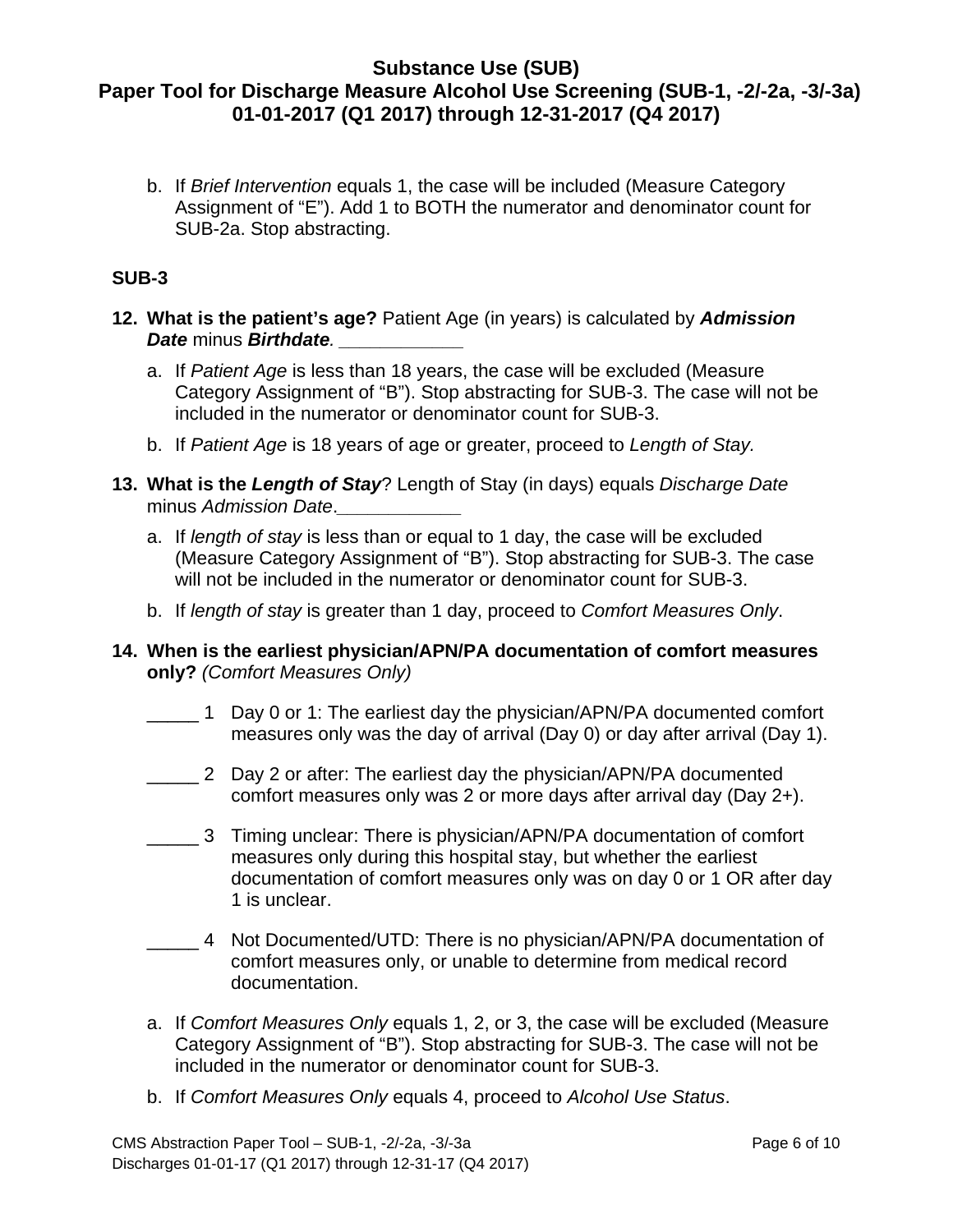## **15. What is the patient's alcohol use status?** *(Alcohol Use Status) \_\_\_\_\_\_\_\_\_\_\_\_*

- a. If *Alcohol Use Status* equals 7 the case will be excluded (Measure Category Assignment of "B"). Stop abstracting. The case will not be included in the numerator or denominator count for SUB-3.
- b. If *Alcohol Use Status* equals 1, 2, 3, 4, 5 or 6 proceed to *Discharge Disposition.*

### **16. What was the patient's discharge disposition on the day of discharge? (***Discharge Disposition)*

- \_\_\_\_\_ 1 Home
- \_\_\_\_\_ 2 Hospice Home

\_\_\_\_\_\_\_\_\_\_\_\_\_\_\_\_\_\_\_\_\_

\_\_\_\_\_\_\_\_\_\_\_\_\_\_\_\_\_\_\_\_\_

- \_\_\_\_\_ 3 Hospice Health Care Facility
- \_\_\_\_\_ 4 Acute Care Facility
- \_\_\_\_\_ 5 Other Health Care Facility
- \_\_\_\_\_ 6 Expired
- \_\_\_\_\_ 7 Left Against Medical Advice/AMA
- \_\_\_\_\_ 8 Not Documented or Unable to Determine (UTD)
- a. If *Discharge Disposition* equals 2, 3, 4, 5, 6, or 7, the case will be excluded (Measure Category Assignment of "B"). Stop abstracting for SUB-3. The case will not be included in the numerator or denominator count for SUB-3.
- b. If *Discharge Disposition* equals 1 or 8, proceed to ICD-10-CM Principal or Other Diagnosis Codes.
- **17. What were the ICD-10-CM Principal or Other Diagnosis Codes selected for this record?** *(ICD-10-CM Principal or Other Diagnosis Codes)*
	- a. If none of the codes above are on Tables 13.1 or 13.2, proceed to *ICD-10-PCS Principal or Other Procedure Codes.*
	- b. If at least one code above is on Tables 13.1 or 13.2, proceed to *Referral for Addictions Treatment.*
- **18. What were the ICD-10-PCS Principal or Other Procedure Codes selected for this record?** *(ICD-10-PCS Principal or Other Procedure Codes)*
	- a. If none of the codes above are on Table 13.3, the case will be excluded (Measure Category Assignment of "B"). Stop abstracting for SUB-3. The case will not be included in the numerator or denominator count for SUB-3*.*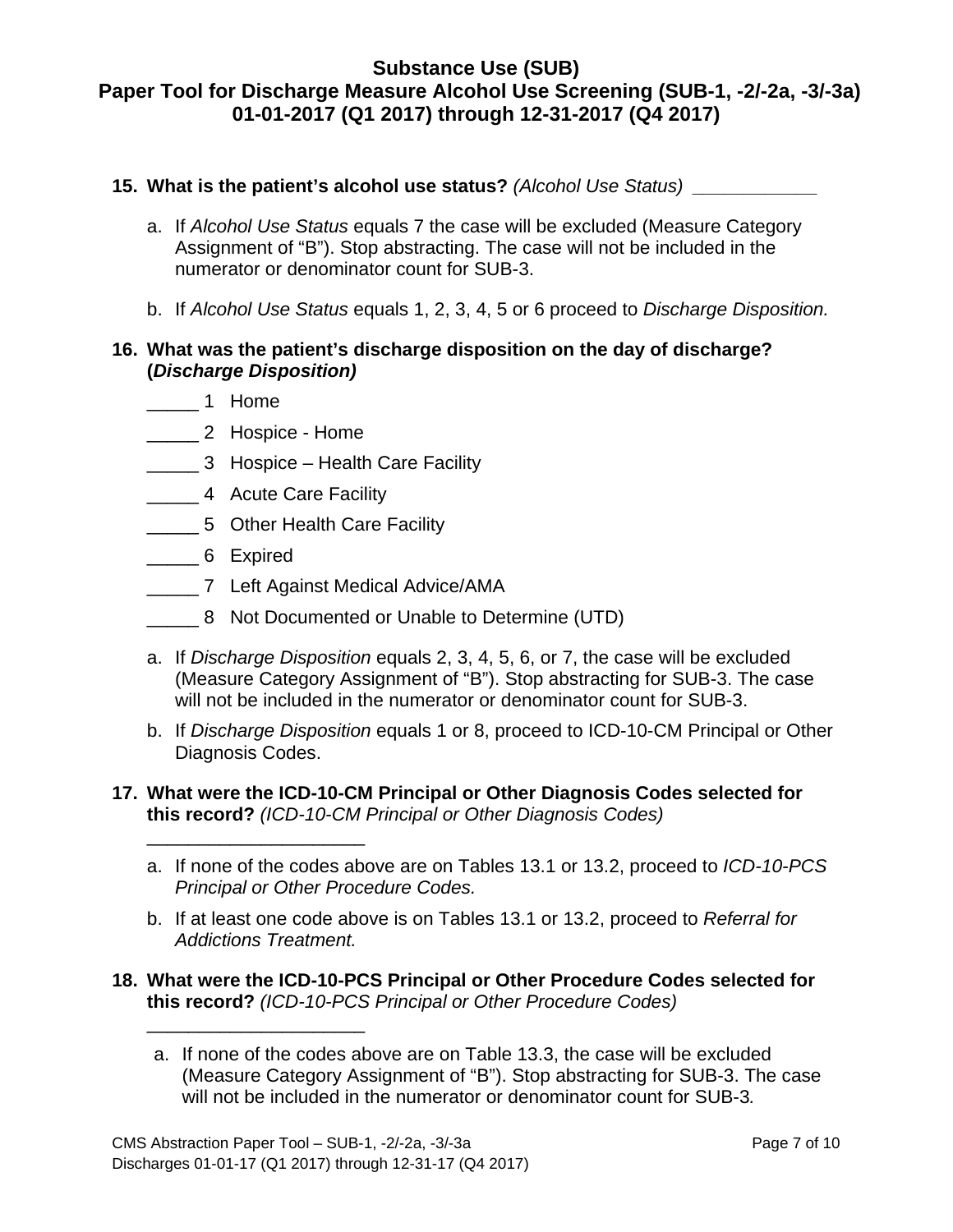b. If at least one code above is on Table 13.3, proceed to *Referral for Addictions Treatment.*

### **19. Was a referral for addictions treatment made for the patient prior to discharge? (***Referral for Addictions Treatment)*

- $\frac{1}{2}$  1. The referral to addictions treatment was made by the healthcare provider or health care organization at any time prior to discharge.
- $\overline{\phantom{a}}$  2. Referral information was given to the patient at discharge but the appointment was not made by the provider or health care organization prior to discharge.
- $\_\_$  3. The patient refused the referral for addictions treatment and the referral was not made.
- \_\_\_\_ 4. The patient's residence is not in the USA.
- $\overline{5}$ . The referral for addictions treatment was not offered at discharge or unable to determine from the medical record documentation.
- a. If *Referral for Addictions Treatment* equals 4, the case will be excluded (Measure Category Assignment of "B"). Stop abstracting for SUB-3. The case will not be included in the numerator or denominator count for SUB-3.
- b. If *Referral for Addictions Treatment* equals 1, 2, 3, or 5, proceed to *Prescription for Alcohol or Drug Disorder Medication*.

### **20. Was one of the FDA-approved medications for alcohol or drug disorder prescribed at discharge? (***Prescription for Alcohol or Drug Disorder Medication)*

- \_\_\_\_ 1. A prescription for an FDA-approved medication for alcohol or drug disorder was given to the patient at discharge.
- \_\_\_\_ 2. A prescription for an FDA-approved medication for alcohol or drug disorder was offered at discharge and the patient refused.
- \_\_\_\_ 3. The patient's residence is not in the USA.
- \_\_\_\_ 4. A prescription for an FDA-approved medication for alcohol or drug disorder was not offered at discharge, or unable to determine from medical record documentation.
- a. If *Prescription for Alcohol or Drug Disorder Medication* equals 3, the case will be excluded (Measure Category Assignment of "B"). Stop abstracting for SUB-3. The case will not be included in the numerator or denominator count for SUB-3.
- b. If *Prescription for Alcohol or Drug Disorder Medication* equals 1, 2, or 4, recheck *Referral for Addictions Treatment*.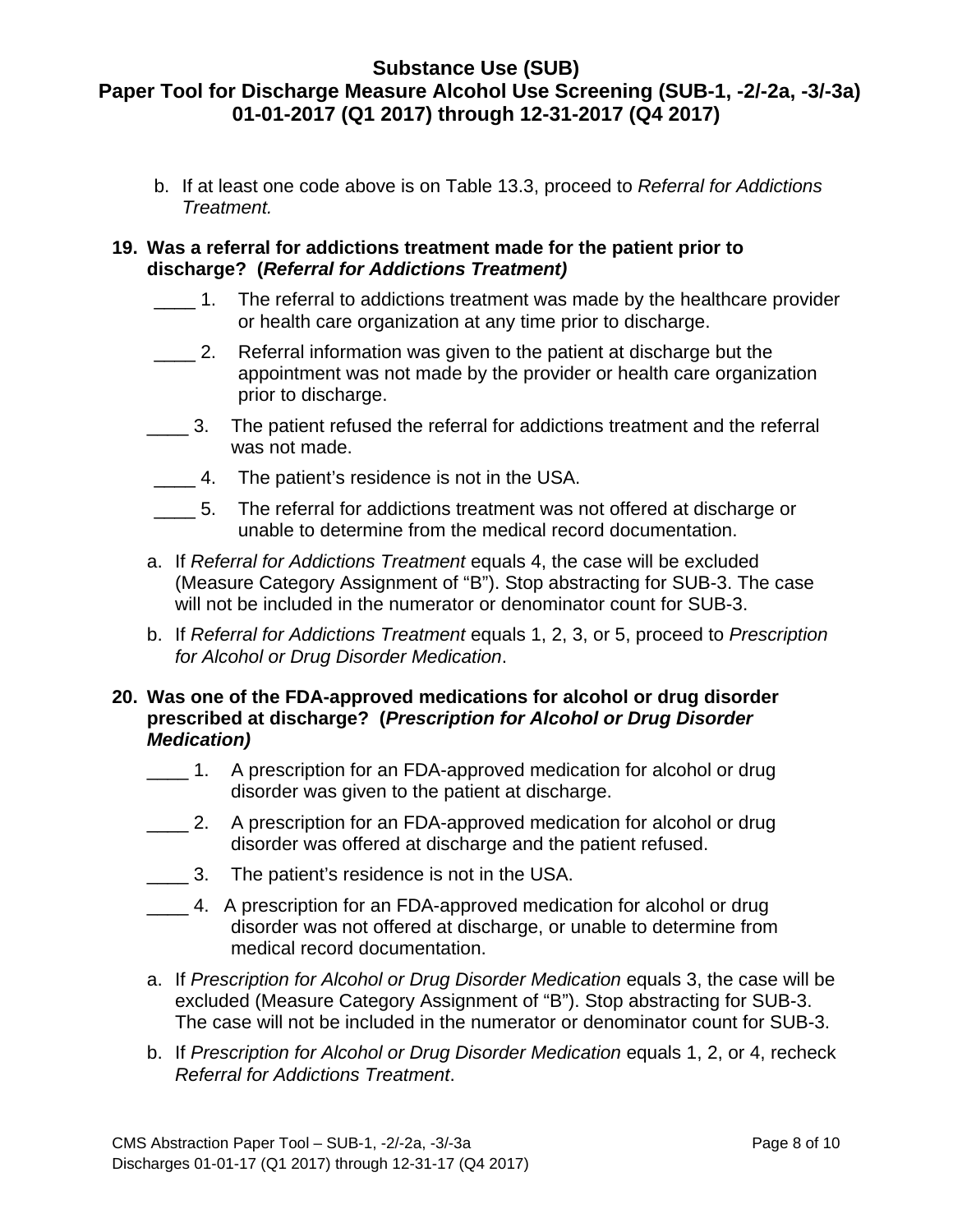### **21. Was a referral for addictions treatment made for the patient prior to discharge? (***Referral for Addictions Treatment)*

- a. If *Referral for Addictions Treatment* equals 1 or 3, the case will be included (Measure Category Assignment of "E"). Add 1 to BOTH the numerator and denominator count for SUB-3. Proceed to SUB-3a.
- b. If *Referral for Addictions Treatment* equals 2 or 5, recheck *Prescription for Alcohol or Drug Disorder Medication*.

### **22. Was one of the FDA-approved medications for alcohol or drug disorder prescribed at discharge? (***Prescription for Alcohol or Drug Disorder Medication)*

- a. If *Prescription for Alcohol or Drug Disorder Medication* equals 4, the case will be included (Measure Category Assignment of "D"). Add 1 to the denominator count for SUB-3. Add 0 to the numerator count. Proceed to SUB-3a.
- b. If *Prescription for Alcohol or Drug Disorder Medication* equals 1 or 2, the case will be included (Measure Category Assignment of "E"). Add 1 to BOTH the numerator and denominator count for SUB-3. Proceed to SUB-3a.

### **23. Determine numerator and denominator for SUB-3a**

- a*.* If the case is excluded for SUB-3 *(Me*asure Category Assignment of "B"), it will not be in sub-measure SUB-3a. Stop abstracting. Add 0 to the numerator and denominator for SUB-3a.
- b. If the case is included in SUB-3 (Measure Category Assignment of "D" or "E"), recheck *Referral for Addictions Treatment.*

### **24. Was a referral for addictions treatment made for the patient prior to discharge? (***Referral for Addictions Treatment)*

- a. If *Referral for Addictions Treatment* equals 1, the case will be included (Measure Category Assignment of "E"). Add 1 to BOTH the numerator and denominator count for SUB-3a. Stop abstracting.
- b. If *Referral for Addictions Treatment* equals 2, 3, or 5, recheck *Prescription for Alcohol or Drug Disorder Medication*.

### **25. Was one of the FDA-approved medications for alcohol or drug disorder prescribed at discharge? (***Prescription for Alcohol or Drug Disorder Medication)*

a. If *Prescription for Alcohol or Drug Disorder Medication* equals 2 or 4, the case will be included (Measure Category Assignment of "D"). Add 1 to the denominator count for SUB-3a. Add 0 to the numerator count. Stop abstracting for SUB-3a.